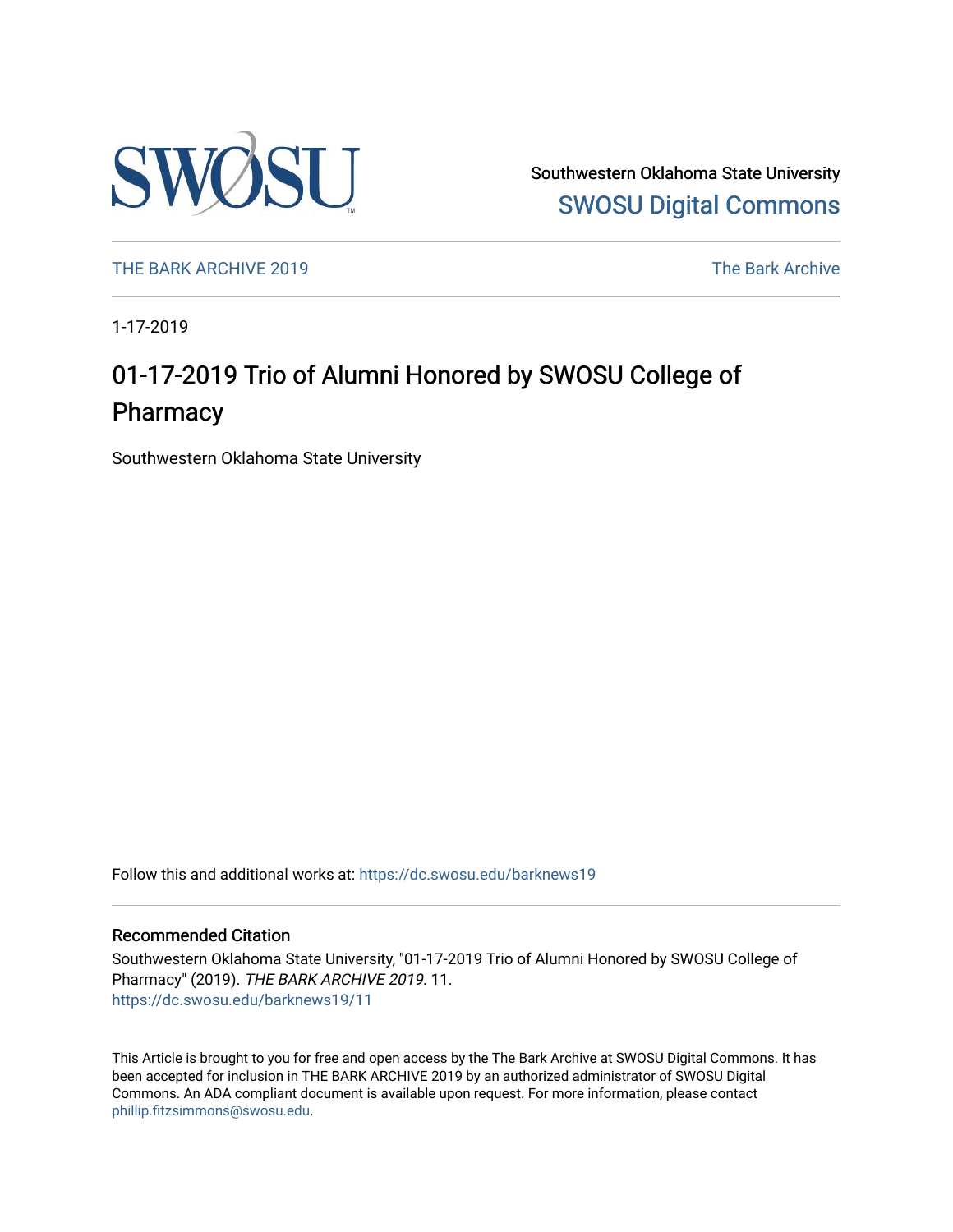

17 January,

# **Trio of Alumni Honored by SWOSU College of** 2019 **Pharmacy**



Among the SWOSU College of Pharmacy alumni recently winning awards is Scott Holuby (third from left) of Rockville (MD). Making the presentation were (from left) SWOSU Pharmacy Alumni Association President-Elect Becca Baugher Segrest, Edmond; President Jennifer Shaffer Barbee, Yukon; and Dean Dr. David Ralph. Not pictured are other award winners Travis Wolff of Sapulpa and Diane Feightner of Enid.

Three Southwestern Oklahoma State University College of Pharmacy alumni were recently honored on the Weatherford campus with awards from the SWOSU Pharmacy Alumni Association.

Honorees were Scott Holuby, Rockville (MD); Travis Wolff, Sapulpa; and Diane Feightner, Enid.

Holuby won the Professional Achievement Award, which recognizes individuals who have attained prominence in his/her field and distinguishes the alumnus who personifies the SWOSU College of Pharmacy's tradition of excellence. Holuby, a 1998 graduate, was selected as the 2018 recipient.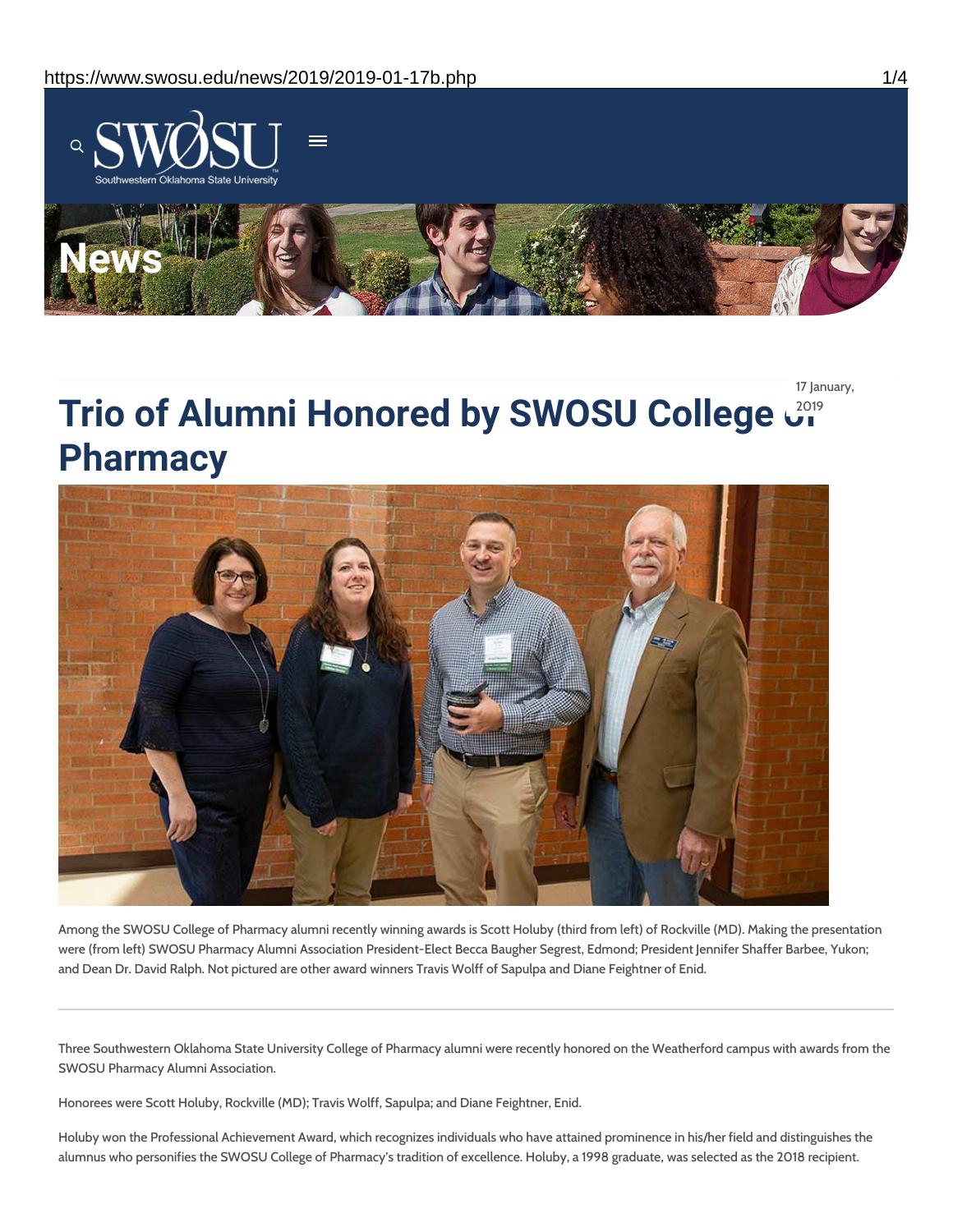#### https://www.swosu.edu/news/2019/2019-01-17b.php 2/4

The Young Professional Achievement Award recognizes the outstanding professional achievement in the profession of pharmacy of an individual who has graduated from the SWOSU College of Pharmacy in the last 10 years. Wolff, a 2012 graduate, was the 2018 award recipient.

Feightner, a 2000 graduate, won the Brandy Alumni Award, which recognizes outstanding service to the SWOSU College of Pharmacy and the Pharmacy Alumni Association. It also recognizes the achievements of an individual working on behalf of the College of Pharmacy through service in alumni programs, on advisory committees or through efforts made to ensure the welfare of the College of Pharmacy.

The SWOSU Pharmacy Alumni Association exists to support the SWOSU College of Pharmacy students, alumni, faculty and friends. Through annual and lifetime memberships and numerous alumni volunteers, the PAA assists the College of Pharmacy in its efforts to educate pharmacy students, provide opportunities for interaction with SWOSU pharmacy alumni and recognize the contributions and achievements of its pharmacy alumni.

The SWOSU Pharmacy Alumni Association is accepting nominations by March 10 for various awards: Humanitarian Award, Professional Achievement Award and Young Professional Achievement Award.

Patti Harper, pharmacy alumni and development director at SWOSU, said the nomination forms can be found online at: http://www.southwesternpharmacy.com/nomination-form.htm. For more information, contact the SWOSU College of Pharmacy Alumni & Development Office (swpharmacy@swosu.edu; 580-774-7197).

| Academics                | $\triangleright$ |
|--------------------------|------------------|
| Administration           | $\triangleright$ |
| Alumni and Foundation    | $\triangleright$ |
| Community                | D                |
| Events                   | $\triangleright$ |
| <b>Faculty and Staff</b> | D                |
| Miscellaneous            | D                |
| Sayre                    | D                |
| <b>Students</b>          | D                |
|                          |                  |

# **Archive Links**  $2018$  $2019$ [2020](https://www.swosu.edu/news/2020/index.php)  $\bullet$ [Archive](https://dc.swosu.edu/bark/) **Archive Archive Archive Archive Archive** Archive Archive Archive Archive Archive Archive Archive Archive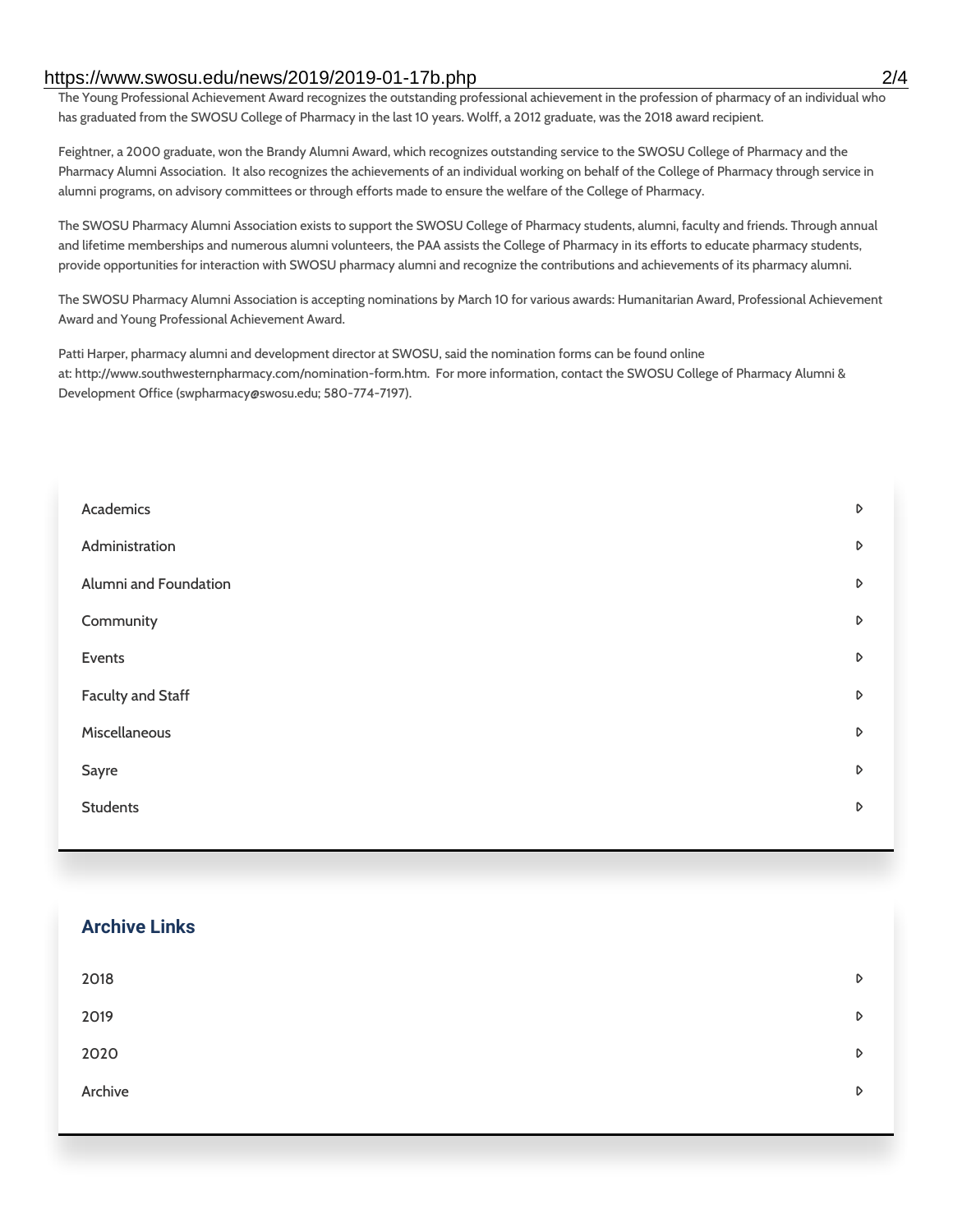

### Weatherford Campus

100 Campus Drive Weatherford, OK 73096

### Sayre Campus

409 E Mississippi Ave Sayre, OK 73662

Connect to Us



Contact [Information](https://www.swosu.edu/about/contact.php)

[University/Facility](https://www.swosu.edu/about/operating-hours.php) Hours

[Campus](https://map.concept3d.com/?id=768#!ct/10964,10214,10213,10212,10205,10204,10203,10202,10136,10129,10128,0,31226,10130,10201,10641,0) Map

Give to [SWOSU](https://standingfirmly.com/donate)

Shop [SWOSU](https://shopswosu.merchorders.com/)



**[Directory](https://www.swosu.edu/directory/index.php)** 

[Calendar](https://eventpublisher.dudesolutions.com/swosu/)

[Apply](https://www.swosu.edu/admissions/apply-to-swosu.php)

[GoSWOSU](https://qlsso.quicklaunchsso.com/home/1267)

[Jobs@SWOSU](https://swosu.csod.com/ux/ats/careersite/1/home?c=swosu)